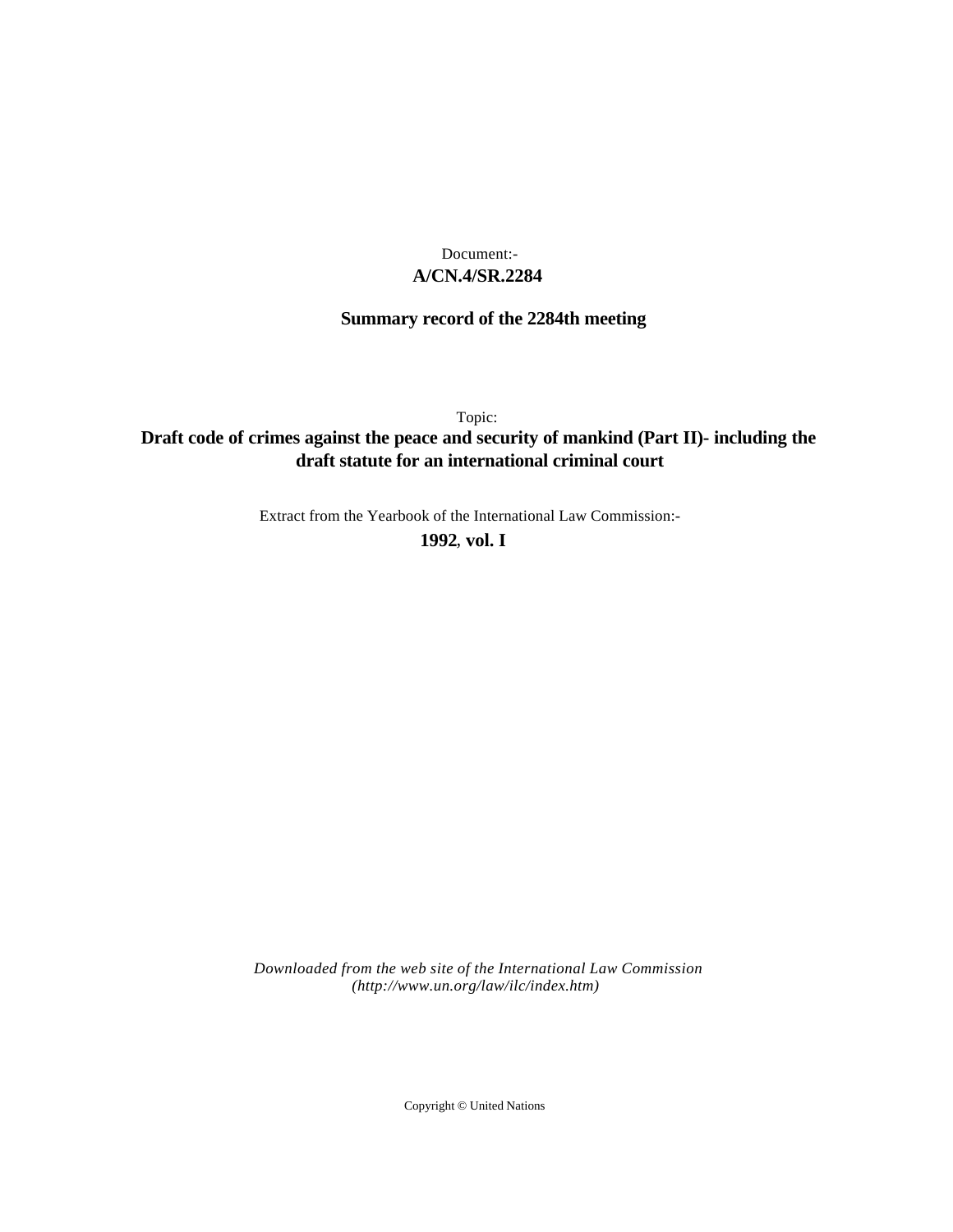## **2284th MEETING**

*Tuesday, 14 July 1992, at 10.05 a.m.*

### *Chairman:* Mr. Christian TOMUSCHAT

*Present:* Mr. Al-Baharna, Mr. Al-Khasawneh, Mr. Barboza, Mr. Bennouna, Mr. Bowett, Mr. Calero Rodrigues, Mr. Crawford, Mr. de Saram, Mr. Eiriksson, Mr. Fomba, Mr. Giiney, Mr. Idris, Mr. Jacovides, Mr. Kabatsi, Mr. Koroma, Mr. Mahiou, Mr. Mikulka, Mr. Pambou-Tchivounda, Mr. Pellet, Mr. Sreenivasa Rao, Mr. Razafindralambo, Mr. Rosenstock, Mr. Shi, Mr. Szekely, Mr. Thiam, Mr. Vereshchetin, Mr. Villagran Kramer, Mr. Yamada, Mr. Yankov.

### **Draft Code of Crimes against the Peace and Security of Mankind<sup>1</sup>**  *(continued)\** **(A/CN.4/442,<sup>2</sup> A/CN.4/ L.469, sect. C, A/CN.4/L.471, A/CN.4/L.475 and Rev.l)**

#### [Agenda item 3]

#### REPORT OF THE WORKING GROUP ON THE QUESTION OF AN INTERNATIONAL CRIMINAL JURISDICTION

1. The CHAIRMAN invited the Chairman of the Working Group on the question of an international criminal jurisdiction, to introduce the Working Group's report.

2. Mr. KOROMA (Chairman of the Working Group) said that the Working Group, which had been composed of Mr. Thiam (Special Rapporteur, *ex-officio),* Mr. Al-Baharna, Mr. Arangio-Ruiz, Mr. Crawford, Mr. de Saram, Mr. Idris, Mr. Jacovides, Mr. Mikulka, Mr. Pellet, Mr. Robinson, Mr. Rosenstock, Mr. Tomuschat, Mr. Vereshchetin, Mr. Villagran Kramer and himself, had held a total of 15 meetings. It had endeavoured to discharge the mandate given to it under General Assembly resolution 46/54 of 9 December 1991, which was, "to consider further and analyse the main issues raised in the Commission's report on the work of its forty-second session concerning the question of an international criminal jurisdiction, including proposals for the establishment of an international court or other international criminal trial mechanism" and to draft concrete recommendations with regard to those issues.

3. The Working Group's report was the result of a truly collective effort. It consisted of three parts. Part A contained a summary and concrete recommendations; part B contained the report *in extenso;* and part C consisted of an appendix containing a summary of the proposals made earlier on an international criminal court concerning the mechanism of prosecution and the bringing of a complaint.

4. That presentation of the report had been adopted exclusively for practical purposes in order to stress from the outset in part A that the Working Group was formulating specific recommendations on the basis of what it perceived to be the minimum common ground on which a consensus could be built in the General Assembly that could lead to further work on the question in the coming years. In part B, the Working Group examined in detail the issues involved in the establishment of an international criminal court or other international criminal trial mechanism and reviewed the possible options available for arriving at specific conclusions. Part A was therefore a distillation of the conclusions and recommendations which had been arrived at in part B after careful study. It should also be noted that, in part A, the Working Group had stressed that the Commission should indicate clearly to the General Assembly that it considered its preliminary work to have been completed and that it would require a new mandate from the General Assembly if it was to carry out further work on the question and to draw up a detailed draft statute.

5. As to the contents of the report itself, as pointed out in the introduction to part B, the Working Group had initially identified five "clusters" of specific issues which had arisen out of the discussion in plenary on the question of an international criminal court, namely, the basic structure of a court or of the other options for an ' 'international criminal trial mechanism"; the system of bringing complaints and of prosecuting alleged offenders; the relationship of the court to the United Nations system and especially to the Security Council; the applicable law and procedure and especially the issue of ensuring due process to the accused; and the process by which to bring defendants before a court, the relationship between that process and extradition, international judicial assistance to proceedings before a court and the implementation of sentences. The Working Group had endeavoured to examine those basic issues sequentially and, in each case, to indicate its preferred approach and the various possible solutions. It had tried to submit as balanced an analysis as possible without going into excessive detail or dealing with particular points that were not essential, its main aim being to provide the Commission with enough information to enable it to form a judgement.

6. In the second section of part B, the Working Group had dealt with arguments for and against the establishment of an international criminal court. Its conclusions were reflected in particular in the penultimate and antepenultimate paragraphs of that section and were summarized in the relevant paragraphs of part A. While it recognized that there was a case for some form of international criminal process beyond what now existed, the Working Group considered that it was necessary to be realistic and to start from a modest base. National systems of criminal justice were expensive and complex and it would be difficult and very costly to replicate such systems at the international level. There was no body of international experience in the matter to call upon as had been available in the field of international arbitration when PCIJ and its successor, ICJ, had been created. It would therefore be better to seek to establish a flexible facility which would be available in case of need and which would be essentially a facility for States parties to its statute. That meant that it would not have compulsory

<sup>\*</sup> Resumed from the 2264th meeting.

<sup>&</sup>lt;sup>1</sup> For text of the draft articles provisionally adopted on first reading, see *Yearbook.. . 1991,* vol. II (Part Two), chap. IV.

<sup>2</sup> Reproduced in *Yearbook. . . 1992,* vol. II (Part One).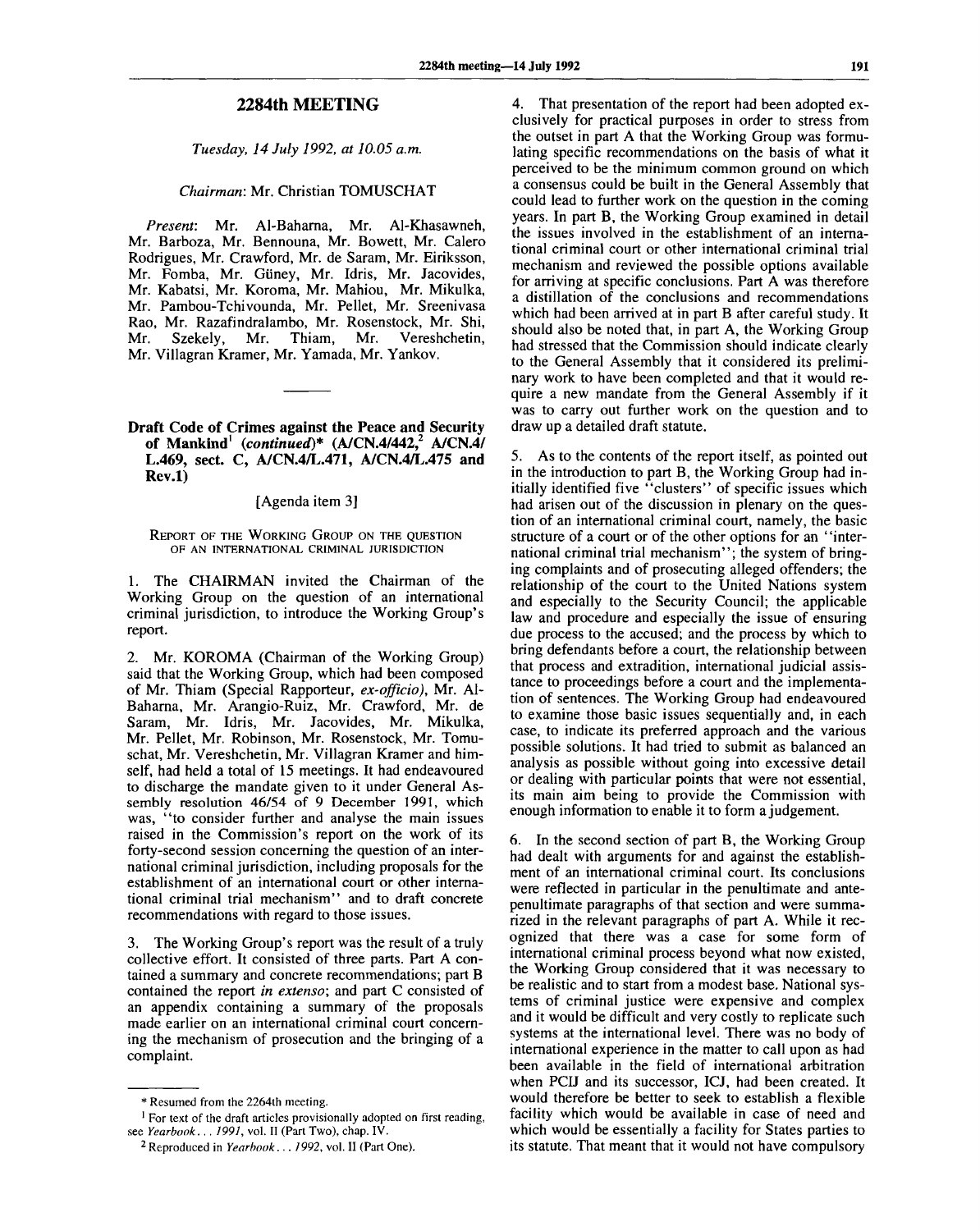jurisdiction in the sense of a jurisdiction which the States parties to its statute would be obliged to accept *ipso facto.* Nor would it have exclusive jurisdiction in the sense of a jurisdiction which would exclude the concurrent jurisdiction of States in criminal cases. It would not be a full-time body, but an established structure that could be called into operation when required, without the disadvantages of a costly body with a permanent staff who might work only intermittently.

7. The next section of part B dealt with structural and jurisdictional issues. It had been subdivided into seven subsections: the method of establishment of a court; the composition of a court; the ways by which a State might accept the jurisdiction of a court; the subject-matter jurisdiction *(ratione materiae)* of a court; the personal jurisdiction *(ratione personae)* of a court; the relationship between a court and the draft Code of Crimes against the Peace and Security of Mankind; and possible arrangements for the administration of a court and, in particular, its relationship to the United Nations system. He would stress only those points which seemed to him to be most important.

8. With regard to the method of establishment of an international criminal court, the Working Group pointed out that any international criminal court or other mechanism should be established by a statute in the form of a treaty agreed to by the States parties, since no other method would provide a guarantee of a sufficient degree of international support to ensure that it worked effectively.

9. As to the composition of the court, the Working Group considered that judges must be independent and impartial and have the appropriate qualifications and experience both in the administration of criminal justice and in respect of knowledge of international criminal law.

10. With regard to jurisdiction *ratione materiae,* the Working Group proposed that, initially at least, the jurisdiction of the court should be limited to crimes of an international character, as defined in specific international treaties in force, including the Code of Crimes against the Peace and Security of Mankind (once it had been adopted and had entered into force), and that raised the issue of the relationship between the court and the future Code. While it was clear that there was an important link between the two, the essential point, as stressed in the Group's report, was that, if an international criminal court was to become a reality, it must receive the widest possible support from States. Accordingly, when drafting the statute of the court, the possibility should be left open for a State to become a party to the statute without thereby becoming a party to the Code or for a State to confer jurisdiction on the court in respect of crimes covered by the Code or defined in other conventions or on an ad hoc basis. Maximum flexibility should be the criterion with regard to the jurisdiction *ratione materiae* of the court and that would most readily be achieved if the Code and the statute were separate instruments, with the statute of the court providing that its jurisdiction *ratione materiae* extended to the crimes covered in the Code and in other instruments. The Working Group did not, however, wish to prejudge the treatment of the subject in the Commission, bearing in mind the link the General Assembly had made with the draft Code of Crimes

against the Peace and Security of Mankind and the proposal on international drug trafficking that had originated with the delegation of Trinidad and Tobago.<sup>3</sup>

11. The question of the jurisdiction *ratione personae* of an international criminal court could be examined from two angles. First, there was the issue of the kind of subjects of law who could be brought before the court. In that connection, the Working Group had pointed out, in its recommendations, that, in the first phase of its operations, at least, the court or other mechanism should exercise jurisdiction only over private persons and not over States. That was consistent with the approach taken by the Commission in the draft Code of Crimes against the Peace and Security of Mankind and, more particularly, in article 3, as adopted on first reading in 1991. Secondly, there was the issue of which State or States must give their consent before an accused person could be brought before the court. That involved a most difficult technical issue because the bases for the assertion of personal jurisdiction in criminal matters under the different national systems of law varied greatly and could involve, for instance, territoriality and the nationality of the offender. Furthermore, some treaties provided for universal jurisdiction in the case of certain international crimes. Those technical issues were considered in that section of the report dealing with jurisdiction *ratione personae.* The Working Group had not thought it necessary, at that stage, to set out in detail a regime of personal jurisdiction and had simply concluded that various options could be considered. There could, for instance, be a requirement that both the territorial and the national State should consent. Alternatively, it could be provided that the State of nationality could only prevent the court from exercising jurisdiction if it was prepared to prosecute the accused before its own courts. The Working Group believed that a solution could be found which respected the jurisdictional systems of States in criminal matters and which none the less catered for most of the situations that were likely to arise.

12. Since the General Assembly had requested the Commission to consider proposals for the establishment of an international criminal court or, alternatively, for some other international criminal trial mechanism, the Working Group had examined the various options in detail. It should be noted that it had reaffirmed a basic point, namely, whether at the national or international level, and in relation to serious offences of an international character defined in the various treaties and in the draft Code, the only appropriate criminal trial mechanism was a criminal court, duly constituted, in other words, a body with appropriate guarantees of independence which exercised judicial functions.

13. The Working Group's last recommendation was that, regardless of the precise structure of the court or other mechanism, it must guarantee due process, independence and impartiality in its procedures. That recommendation, together with many of its related issues, was considered at length in those sections of the report entitled "Applicable law and due process" and "Prosecution and related matters". The first considered the issues relating to applicable law from the triple perspective of

<sup>3</sup> See General Assembly resolution 44/39 of 4 December 1989.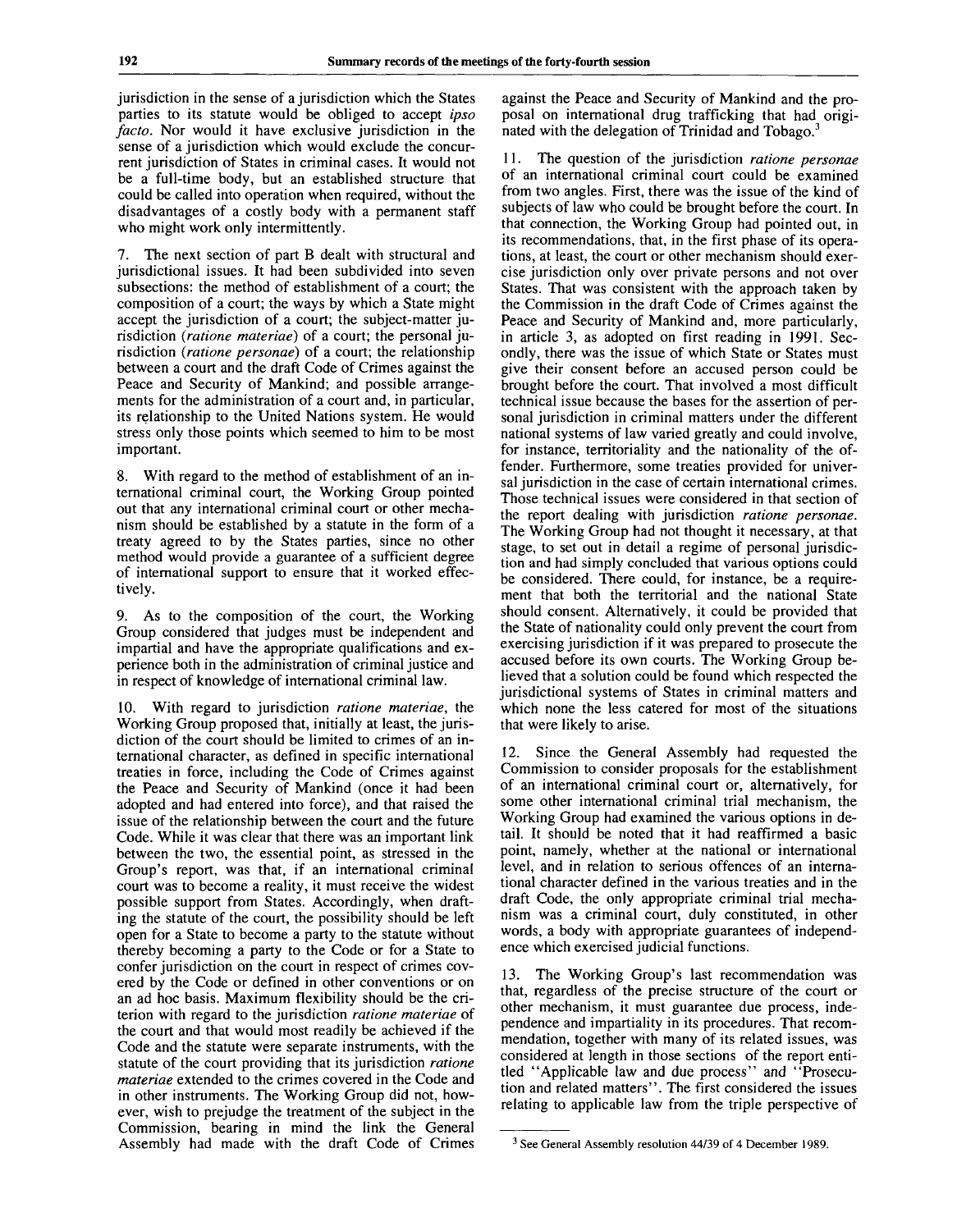the definition of crimes, the general rules of criminal law and the applicable procedure. After a careful examination of the issues involved, the Working Group had concluded that it was not easy to condense into a brief formula the various aspects involved in the question of applicable law and that, in particular, a general clause, along the lines of Article 38 of the Statute of ICJ, would not do justice to the complexity of the issues. None of the categories of rules listed in Article 38 could be dispensed with, but it might be necessary to add references to other sources such as national law and even to the secondary law enacted by organs of international organizations, in particular the United Nations, in order to supplement the primary rules contained in the treaties which defined the crimes over which the court would have jurisdiction.

14. The Working Group had also devoted separate paragraphs to the questions of the penalties to be imposed and of due process. In the latter connection, its task had been simplified, as it had referred to article 14 of the International Covenant on Civil and Political Rights which article 8 of the draft Code followed more or less word for word and which the statute of an international criminal court should likewise follow.

15. In the section dealing with prosecution and related matters, the Working Group had sketched out some possible solutions to the general question of how proceedings could be initiated before an international criminal court. It had started from the assumption that such a court, in accordance with the provisions of article 14 of the International Covenant on Civil and Political Rights, would not try defendants *in absentia,* but it had noted also that, in the case of an international criminal court, the requirement that the defendant should be in the custody of the court at the time of the trial was particularly important because, otherwise, such a trial might be completely ineffectual. On that basis, the Working Group had gone on to consider the system of prosecution, the initiation of a case, bringing defendants before a court, international judicial assistance in relation to proceedings before a court, the implementation of sentences and the relationship of a court to the existing extradition system. So as not to make the introduction of the report too long, he would refrain from going into detail on those very important technical issues.

16. Having thus completed the substantive part of his statement, he would refer to the possible course of action on the report of the Working Group. That document not only the recommendations, but also the *in extenso* report—had enough merits for the Commission seriously to consider incorporating it in full in its report to the General Assembly, with any substantive and drafting amendments it might find necessary, notwithstanding the fact that it had originally been planned that it should be annexed to the Commission's report. There were precedents for that course of action. In 1990, the entire report of the Working Group on the establishment of an international criminal jurisdiction had, with some amendments, become part of the report of the Commission itself.<sup>4</sup> The words "Working Group" throughout the

document had simply been replaced by the word "Commission". The quality of the document under consideration would seem to favour such a solution.

17. Although the report had been primarily a team effort, he wished to express particular thanks to two members whose cooperation had been invaluable: Mr. Thiam, the Special Rapporteur for the draft Code of Crimes against the Peace and Security of Mankind, whose experience and observations had been particularly helpful and whose ninth and tenth reports, when discussed in plenary, had provided the Working Group with the necessary basis to identify the issues which had set the pattern for its future work, and Mr. Crawford, who had not only contributed substantial portions of the report, but had also coordinated and integrated the contributions of other members. He also thanked the secretariat of the Working Group, which had done very important research and compilation work.

18. Mr. RAZAFINDRALAMBO said the report showed that the Working Group took a triply negative approach to the possible establishment of an international criminal court: it said no to compulsory jurisdiction, no to exclusive jurisdiction and no to full-time jurisdiction. In view of the importance of the issues at stake, he wished to make a few comments on the more significant aspects of the question of the functioning and composition of the criminal court which might be established.

19. The Working Group expressed the view that any court should not have compulsory jurisdiction, in the sense of a general jurisdiction, and recommended a separate juridical act, analogous, for example, to the optional recognition of jurisdiction for which provision was made under Article 36, paragraph 2, of the Statute of ICJ. He would be prepared to accept that recommendation, provided that acceptance of the proposed optional clause would make the jurisdiction of the court compulsory for the signatory.

20. As to exclusive jurisdiction, the Working Group stated three conditions which would have to be met for an international criminal court to have jurisdiction over a case. That approach could be thought to exclude the parallel jurisdiction of national courts. As thus construed, the jurisdiction of a court would also not give rise to any insurmountable problems. Since the Commission's mandate was to study only the jurisdiction of an international criminal court, it should not be necessary to dwell, as the report did, on cases in which national courts would have jurisdiction. In any event, he was in favour of a system of exclusive jurisdiction for certain particularly serious crimes, such as aggression or genocide, along the lines of the suggestion made by the Special Rapporteur in his tenth report (A/CN.4/442). Jurisdiction would be optional only for the other international crimes. The Parliamentary Assembly of the Council of Europe appeared to go even further, since it had ruled in favour of the exclusive jurisdiction of the court for crimes against peace, war crimes and crimes against humanity. The Working Group had adopted a much more timid position, which seemed to detract from the Commission's predominant role in the progressive development of international law.

<sup>4</sup> See *Yearbook.. . 1990,* vol. II (Part Two), chap. II.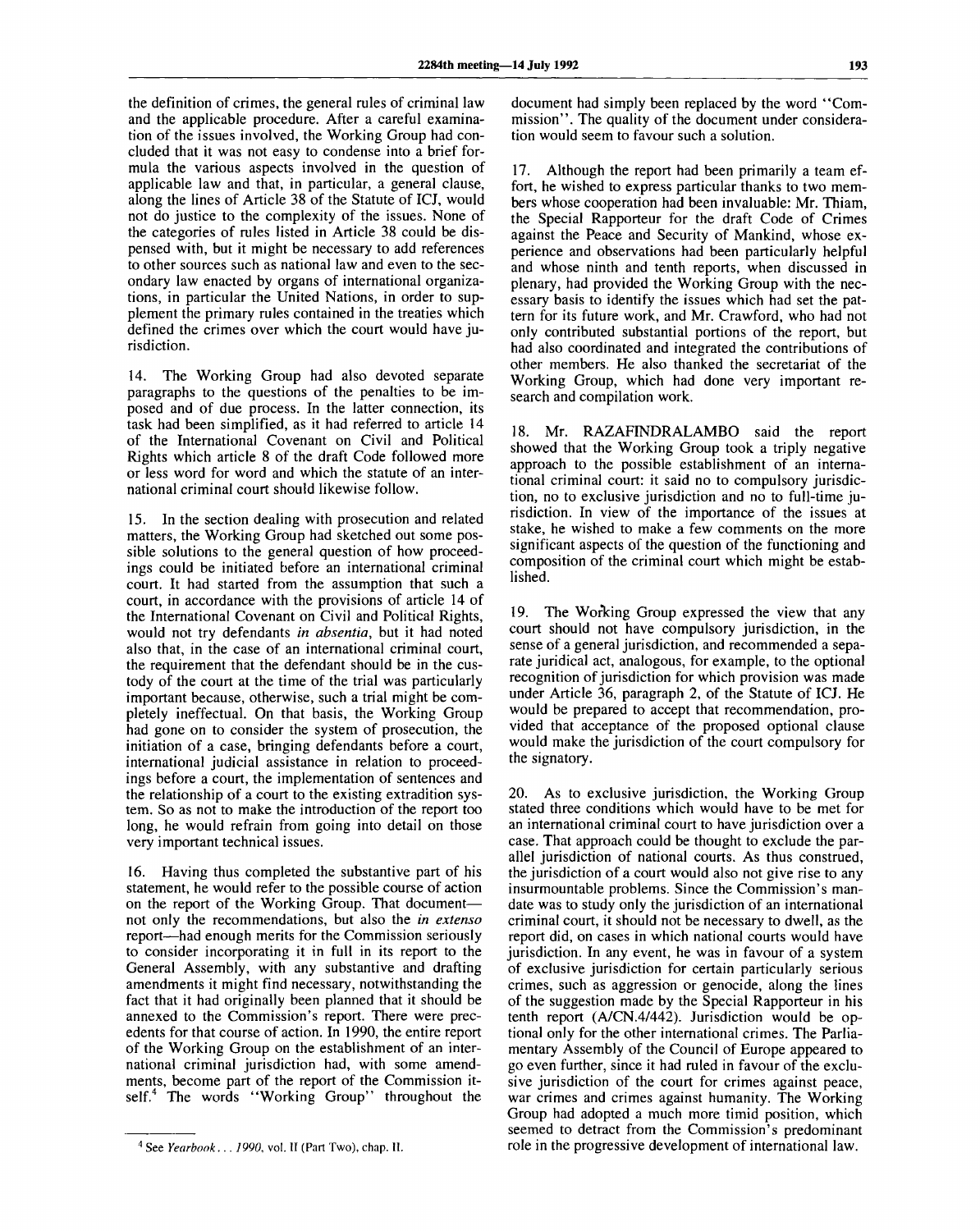21. With regard to the intermittent operation of the court, it was hard to see how such a body could be satisfied with the occasional and temporary activity typical at the national level of the special courts that brought back so many horrible memories. It was not at all certain that the General Assembly had had in mind a court operating by fits and starts.

22. At all events, the system proposed by the Working Group was neither realistic nor workable. The trial of a State dignitary on the charges brought against him could not be disposed of in a few days, as the Noriega case had shown. Judges who did not work full-time would also have to find, or continue with, another gainful occupation, and that was absolutely contrary to the ethics of the profession and detrimental to the independence of judges. The independence of a sovereign court which ruled without appeal was based on the stability and permanence of the institution, as well as on the irremovability of its judges.

23. According to the report, moreover, each State party would have the right to nominate one judge: the composition of the court would thus change as and when States became parties to its statute and the result would be an increase in membership. Only a few judges would actually take part in proceedings and in building up the case law of the court. How much credit could be lent to a court in which justice would be delegated to a few, on the basis of criteria that were difficult to determine objectively?

24. The Working Group appeared, consciously or otherwise, to have drawn inspiration from the mechanism of institutional arbitration, such as that of the Permanent Court of Arbitration. All possible avenues would have to be explored that could lead to the establishment of an international criminal court acceptable to all. It was necessary, however, that the discussion should be conducted openly, in the framework of the General Assembly's recommendation. In that connection, he noted that the Working Group had interpreted resolution 46/54 as stressing the term "trial" in the sense of the French term *proces,* as explained in the report. That allowed it to say that the General Assembly had in mind a trial before a national court. That was not at all convincing, as could be seen by looking at the sentence in question in the English version of the General Assembly resolution. All the points made on national courts in the report might well be totally irrelevant.

25. The words "or other international criminal trial mechanism" in the resolution paved the way for other solutions, such as that of a court of a temporary nature, pending the setting up of a permanent court. The system advocated by the Working Group also belonged to the category of "other trial mechanisms" and it might operate for an interim period without exempting the Commission from getting on with the task of envisaging a genuine permanent international criminal court.

26. In conclusion, he said that he was not opposed to the adoption of the report under consideration and, in particular, the recommendations contained in part A, provided that the reservations he had made were included in the summary record of the meeting. The rest of the document could be reproduced as an annex to the Commission's report.

27. Mr. CALERO RODRIGUES said that the Working Group's report was an excellent document. From one standpoint, it was a high quality digest of the issues involved, which had been carefully analysed in all their multiplicity and complexity. It was thus one of the Commission's best works. From another, and that indeed was a feature of the entire text, it put forward a number of basic propositions which were intended to become recommendations of the Commission.

28. In that connection, he had some doubts about the functions of working groups, which raised the question of how a working group's conclusions could become Commission decisions or, in other words, how to bring in second-stage inputs. In the present case, the Working Group had held 15 meetings on the matter, whereas the Commission would hold only two and it might well be asked what contribution it could make in so short a time to a discussion which it had taken some 46 pages to summarize. Without a complete debate, which was not possible in the time available, could it really accept the propositions that the court would not be a full-time body, that it would be only a "facility" and that it would not have compulsory jurisdiction?

29. Those propositions were apparently the result of a feeling that States would not be prepared to accept anything more. That unambitious, supposedly pragmatic approach might be the correct one, but it aggravated many of the difficulties inherent in the establishment of the court.

30. While the report under consideration was an outstanding demonstration of the Commission's ability rapidly to identify and analyse the issues submitted to it by the General Assembly, it raised the following problem: the Working Group was recommending that the Commission should endorse its basic propositions and its "broad approach". The Commission would then have to ask the General Assembly ".. . to decide whether the Commission should undertake a new project for an international criminal jurisdiction and on what basis". The Commission could only accept or reject the recommendations of its Working Group. How could it seriously ask the General Assembly if it decided that the Commission should start on the preparation of a new draft statute, to tell it "on what basis" that should be done? The Sixth Committee itself would have no other choice than to accept or reject the Commission's recommendations. Since it was unlikely to reject them, it would probably request the Commission to continue its work on the basis of the report under consideration. In the end, once all the usual rituals had been performed, the Commission would be bound in its future work by the Working Group's recommendations, without their having been given the careful consideration they deserved.

31. In conclusion, he said that the Working Group could have offered alternatives and the Commission could have chosen one or brought them all to the attention of the General Assembly. He could only regret that that road had not been taken. However, he would not oppose the adoption of the recommendations. He hoped that, when the Commission undertook a "new project",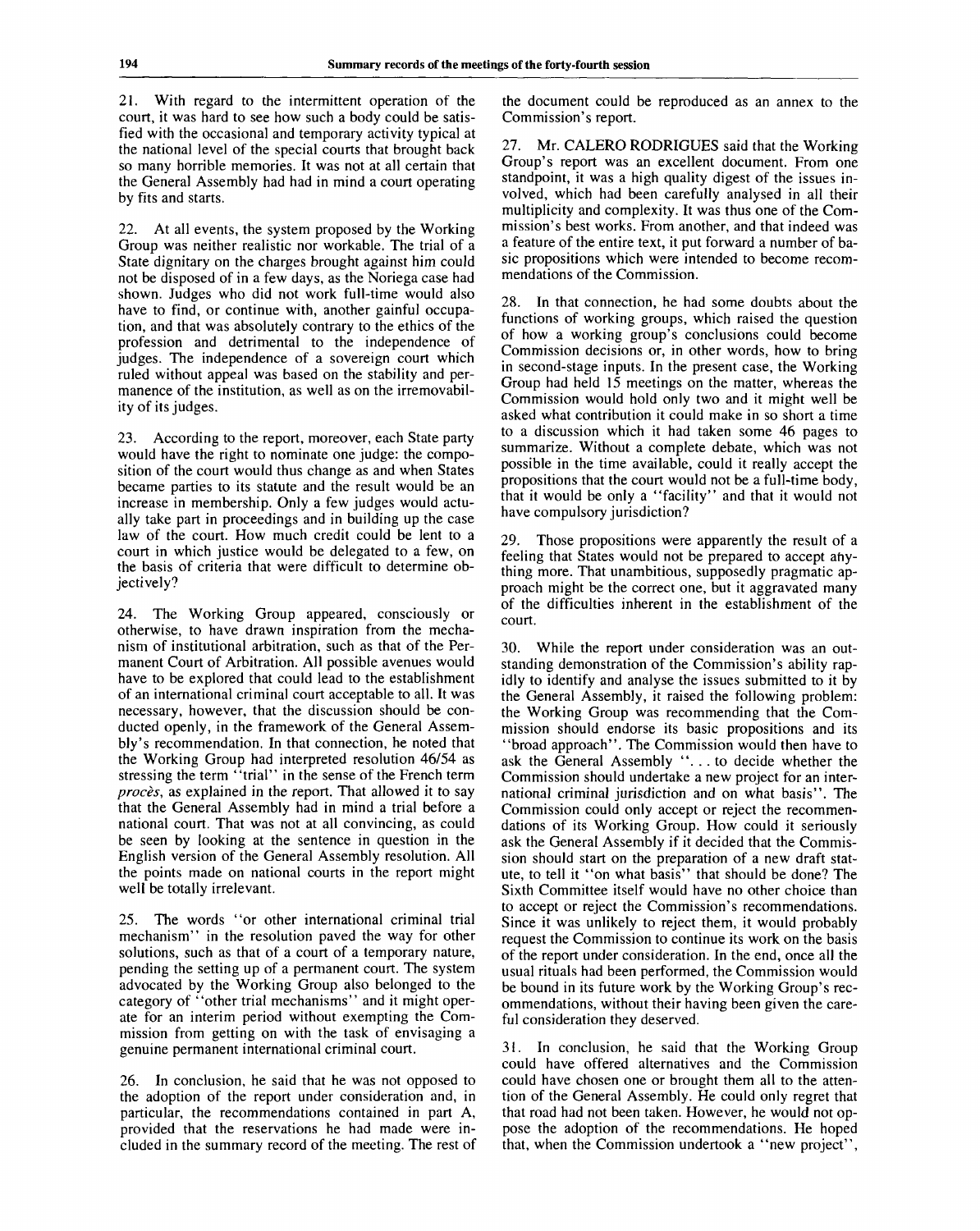it would have an opportunity to consider the possibility of a more meaningful court than the one described in the report.

32. Mr. VERESHCHETIN said that the Working Group had fully discharged its mandate and he was sure that the results of its work would be helpful to the Commission. After studying the topic for several decades, the Commission had gone no further than the analysis and exploration of possible options. It was therefore time for it to make specific recommendations; it had done so through the Working Group and that was to be welcomed. Since the Working Group had been composed of nearly half the members of the Commission, had been open-ended and had worked for some 45 hours, there would be no need for the Commission to consider its report paragraph by paragraph in plenary. He commended the work done in the Working Group by its Chairman, Mr. Koroma, by the Special Rapporteur, and by Mr. Crawford.

33. He endorsed the report as a whole as well as the six basic propositions contained in part A. They clearly showed that, when the Working Group had considered all the possibilities, it had adopted the most realistic approach, namely, that of compromise, and had found the most flexible solution. Although it would not be a standing body and would thus not be expensive, the court would still be ready to function as and when necessary.

34. The report did not conceal the fact that a number of questions were still pending, but they were technical questions and the Commission should be able to settle them if it was given a mandate to complete the formulation of the statute of an international criminal court.

35. He drew attention to what he believed was a drafting error in the English text of part A, which had to be corrected, since it affected one of the propositions by the Working Group. The English text of the third proposition said that the court's jurisdiction should be limited "to specified international treaties in force defining crimes of an international character"; it would be more correct to say, as in the other language versions, that the court's jurisdiction should be limited "to crimes of an international character defined in specified international treaties in force".

36. In conclusion, he proposed that, when the Commission had completed its discussion, it should adopt the basic approach proposed by the Working Group in its report, together with the six propositions and the three recommendations contained in part A.

37. Mr. BENNOUNA expressed his thanks to all those who had taken part in the Working Group. He said that he found the report to be excellent, and not only because the proposed model of an international court was the same as the one he himself had recommended during the general debate on the question. A tribute should be paid to the realism of the members of the Working Group, who had taken account of the international situation in making their proposals. The result they had achieved should help the Commission to carry out the task entrusted to it. The international climate now seemed more favourable and the Commission must set the pace, not lag behind.

38. One point was nevertheless worth emphasizing. With regard to the relationship between the international criminal court and the draft Code of Crimes against the Peace and Security of Mankind, it was proposed in part A that a State "should be able to become a party to the Statute without thereby becoming a party to the Code". He regretted that nothing had been said about the other aspect of the question and that it had not been made clear whether a State could become a party to the Code without thereby becoming a party to the statute of the court. The Working Group had referred to the question of the relationship between the court and the draft Code, but had simply reviewed existing opinions on the matter, without taking a stance of its own. He personally had no doubt that a State which became a party to the Code of Crimes against the Peace and Security of Mankind must *ipso facto* become a party to the statute of the court. In that connection, he was thinking of the relationship between the Charter of the United Nations and the Statute of ICJ. Such an approach would guarantee consistency, since there was a definite link between the proposed court and the Code. He therefore suggested that the following words should be added at the end of the third proposition: ", but a State party to the Code would *ipso facto* become a party to the Statute of the court".

39. Mr. SHI said that, as he understood it, adoption of the report would not be interpreted as an endorsement of the content of the report as a whole: that was reassuring because he had been afraid of finding that his hands were tied. His position had not changed: he thought that, although an international criminal court should be established, that was hardly possible for the time being. In order to be successful in that undertaking, the Commission had to be modest, cautious and realistic, and not overambitious or idealistic. He had always thought that it had to give in-depth consideration to all the issues involved in order to determine whether the establishment of an international criminal court was possible. He could therefore agree to the adoption of the report because it reflected a modest and realistic approach, analysed many issues in detail and made recommendations which were not too ambitious, while proposing a range of solutions for every problem. He thus had no difficulty in accepting the recommendations made in part A, although he thought that in the second part of its recommendation to the General Assembly, it should say that the structure suggested in the report "might be a workable system", rather than "would be".

40. There were some other errors to be corrected and drafting changes to be made in some paragraphs. The reference in the second paragraph of part A should be to the "forty-fourth", not to the "forty-sixth", session. In the fifth paragraph, the words "could" and "would" in the second and third sentences should be replaced by the word "might". In part B, the words "in the changing international climate<sup>5</sup> in the third paragraph of the Introduction should be deleted because they gave the impression that the General Assembly's request to the Commission was linked to the changing international climate. Although the international situation had changed, the international climate was the same.

41. He thanked the members of the Working Group for the efforts they had made and said that he was in favour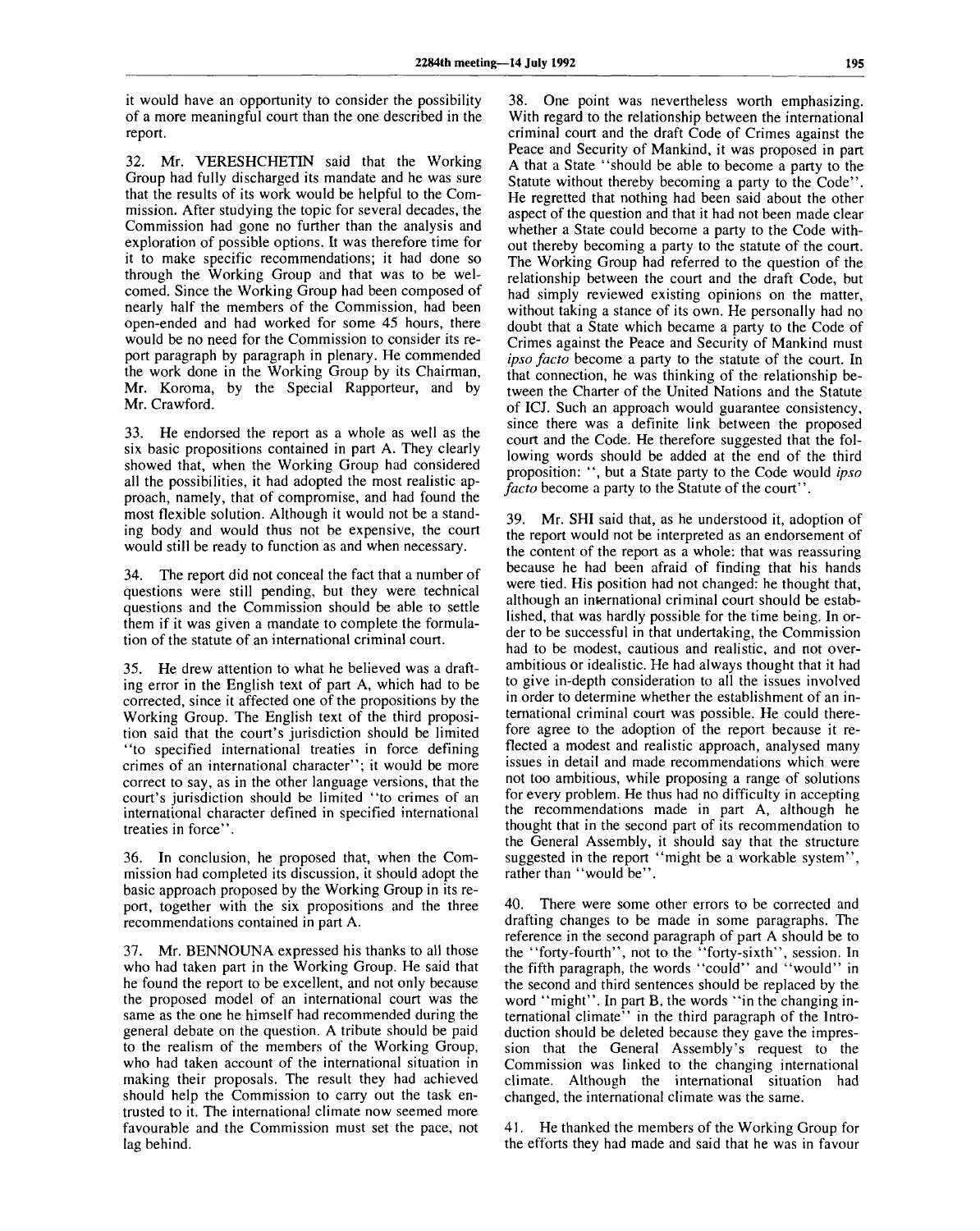of the adoption of the report of the Working Group by the Commission.

42. Mr. EIRIKSSON expressed his congratulations to the Working Group for its report. He said it was evident that it had dealt in the most professional way with all the important aspects of the topic. In addition, the report was well written and it clearly stated the possible options and the conclusions reached by the Working Group, so that the General Assembly should be able to make observations and issue guidelines for the Commission's future work. He could therefore endorse the recommendations contained in part A of the report, but he did want to make some further comments.

43. In the first place, as he had explained in the past, he thought that the establishment of an international criminal court was feasible in today's international climate.

44. In the second place, he agreed with the Working Group that, at the current stage, the proposed system must start from a modest and realistic base and, in that connection, he was thinking of the concerns expressed earlier in the meeting by Mr. Razafindralambo and Mr. Calero Rodrigues. However, his point of departure had not been the same as theirs. For instance, he had never advocated exclusive jurisdiction or compulsory jurisdiction and he had always been concerned not to contribute to the establishment of a system which would be too costly in relation to its initial work load. He had thus always been ready to accept an interim system, such as the one proposed in the report. At the same time, however, he recognized that, whatever future work the Commission was called upon to do on the subject, it should indicate that the current results were only one stage in a longer process.

45. His third and last point concerned the relationship between the Code of Crimes against the Peace and Security of Mankind and the court. In his view, the establishment of the court did not have to wait until the completion of the work on the draft Code; and once the Code had been completed, all the crimes covered by it should not necessarily come within the jurisdiction of the court. He took that view because he was not entirely satisfied with the way the Code was taking shape. In any event, no final decision could be taken and he hoped that, once the work on the draft Code had been completed, his fears would prove to be unjustified. For the time being, although the point was not exactly the same, he could not support the amendment proposed by Mr. Bennouna.

46. Lastly, he agreed with the Chairman of the Working Group, that, when it had been revised, the report of the Working Group should form part of the Commission's report.

47. Mr. BARBOZA said that he too congratulated the members of the Working Group and its Chairman on the very thorough and soundly argued report they had prepared. As to the international climate referred to by the preceding speakers, it was true that the international situation now seemed to be more favourable to the establishment of an international criminal court and the Commission should try to take advantage of the situation by putting forward acceptable and realistic proposals,

thereby doing international law and the punishment of international crimes a great service.

48. He personally did not think the Working Group had adopted a timid approach: it would be more accurate to call it a "low-profile" approach. It must also be remembered that the report was a preliminary one and that, since it was not being considered in detail, what mattered most was to accept the basic approach it proposed and the recommendations it contained. The report did, of course, leave aside a number of questions which must be looked into, such as penalties, the connection between the future court and national courts, and the handing over of persons to be tried by the court and their possible extradition. He also disagreed with the report on certain matters: he did not think that it would be wise to appoint national judges to the court because of the political issues which would also arise. He was of the opinion that the Commission should not adopt the report, since it could not endorse it without considering it in detail. It should accept the Working Group's proposals and conclusions provisionally, as a basis for future work. The report should be annexed to the Commission's report because it could be helpful to the members of the Sixth Committee when they came to deal with the question. Finally, the Commission should also ask the General Assembly for a new mandate so that it could continue its work and, perhaps, prepare a draft statute.

49. Mr. CRAWFORD said that, in order to respond adequately to the questions which had now arisen, it was necessary to understand the position the Commission had been in before the Working Group had started its work. His understanding was that the Commission itself had not been able to agree whether it should undertake to draft a statute of an international criminal court. It had been working on the question without any clearly defined idea to guide it and it had not reached any conclusions on the structure and jurisdiction of the future court, even though it had expressed the opinion that it was possible to establish such a court. The General Assembly had not given the Commission any guidelines despite the Commission's repeated requests. The Commission had thus been looking at possible conclusions without any means of reaching those conclusions.

50. Within the Commission itself, moreover, there were diametrically opposed views. One group of members had been in favour of an international court with unlimited and compulsory jurisdiction which would be closely linked to the Code of Crimes against the Peace and Security of Mankind and be the exact counterpart of national systems of criminal law. Another group of members had been totally opposed to that idea, regarding it as completely unrealistic, and had not been in favour of establishing an international criminal court, or had believed, with the greatest reservations, that, at most, a minimal system could be adopted.

51. The first comment to be made on the report of the Working Group was that it provided that any mechanism to be set up at the international level would have to be established in stages. There were a great many problems involved and, in the light of the long experience the international community had gained so far in respect of the establishment of an international criminal court, it would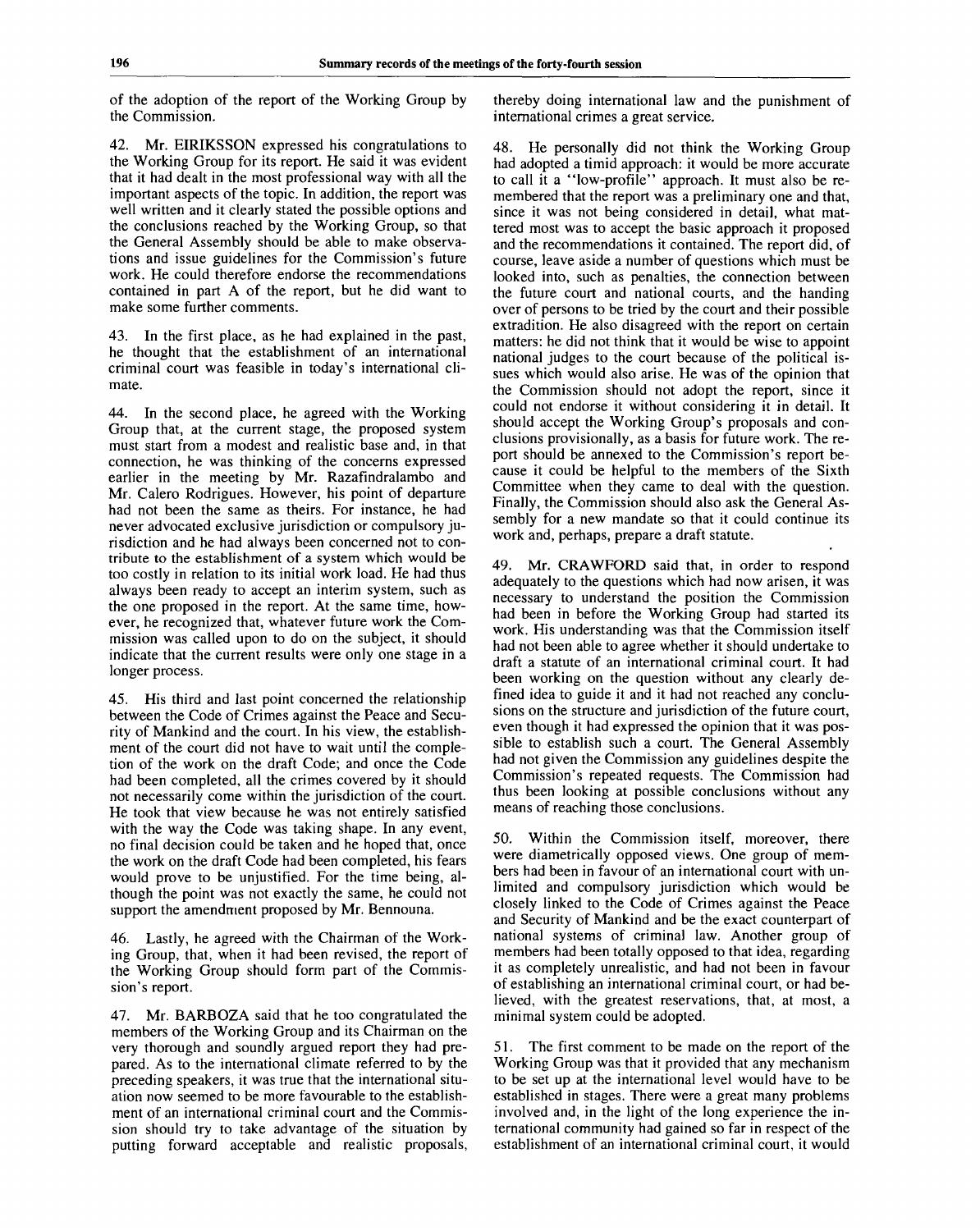be better to proceed in that way. It was true that some members of the Commission and of the Working Group, Mr. Robinson being the prime example, would be in favour of much broader jurisdiction than that now proposed. The report expressly reserved that possibility for a later stage, but the idea that the Commission could go that far right away was totally illusory. If the Commission continued working on that basis, any text it might produce would have no chance of obtaining enough support to have specific effects. What was involved was a very expensive trial mechanism and he was thinking not only of the remuneration of the judges, but also of trial and prosecution costs. For instance, proceedings which had been instituted by the United Kingdom of Great Britain and Northern Ireland for crimes against humanity and which were not yet over had already cost US\$20 million. The idea that a complete system of international criminal justice could be set up in one go was thus totally unrealistic. It should also be noted that, during the debate on the draft Code at the beginning of the session (2254th-2264th meetings), some members of the Commission had expressed doubts as to whether the undertaking was feasible at all. Yet the same members were now accepting the proposed approach. That change should be taken into account by those who wanted to go ahead immediately.

52. Mr. Calero Rodrigues had raised a very important point concerning the Commission's working methods. It was true that the Commission faced a dilemma in the sense that it might seem that work done by only some of its members tied the hands of all of them. The same problem could arise with the detailed work done by the Drafting Committee. For future reference, it might be useful if working groups which were asked to reach conclusions, as distinct from carrying out mere exploratory work, were required to produce an interim report setting out in broad terms the approach they intended to adopt. In the present case, the Working Group had been asked to submit definitive conclusions; it had done so and that explained why its report was so detailed.

53. One of the conclusions reached by the Working Group had a bearing on the relationship between the court and the Code and, in the light of what Mr. Bennouna had said, it was worth considering. An essential basis of the report was that the Code and the statute of the court should be distinct legal instruments and that States could become parties to the statute of the court without thereby committing themselves to the Code. If the Commission rejected that basic principle, it might just as well reject the entire report. The Working Group had also taken the view that there could be links between the two drafts, in particular, by providing for the possibility that some crimes contained in the Code could be tried only by an international court, the most obvious example being the crime of aggression. The report thus left open the question of links between the Code and the court for that category of crimes. Within those limits, he personally would not object to the idea of providing in the Code that States which became parties to the Code would thereby be bound by the statute of the court, as long as there was no derogation from the existing jurisdiction of national courts over at least some of the crimes contained in the Code, such as drug trafficking, the hijacking of aircraft, and the like.

54. There were other crimes contained in the Code that had never been the subject of national jurisdiction either because they had never been defined, as in the case of aggression, or because, for various reasons, they had never been tried, as in the case of genocide. For crimes of that kind, the Commission could recognize that the system of universal jurisdiction was, for the time being, entirely illusory and make provision to that effect. To that extent, there were links between the Code and the court, but the essential element was the distinction between the two and, without it, the general support for the court necessary for it to be effective could never be achieved. He thus had no objection if wording was added to leave open that general possibility, as well as more specific possibilities on which the Commission could decide later.

55. How was the report to be handled now? As a member of the Working Group, he would be happy if it became part of the Commission's report, but he could also agree with the Working Group's solution that the Commission would adopt only part A and take note of part B and the general approach. What would not be acceptable was the idea that the Commission might adopt the report and then disregard it or that it might accept the compromise the report represented and then reject the basis on which it had been worked out. That compromise also took account of the views of a number of members, including himself, who were very sceptical about the idea of an international criminal court. If the Commission adopted part A on the basis of the principle that nothing had been decided and the option of a court with universal jurisdiction and full-time judges was still completely open, it would be telling that group of sceptics, which was numerically quite strong, that, once their agreement had been obtained, it could disavow the basis on which they had given it. If that was the case, there had been no point in setting up the Working Group. In that area, more than any other, the only way to make progress was to proceed slowly.

56. He therefore urged the Commission to adopt part A of the report, with any amendments it saw fit to make, including the reformulation of the third proposition, as proposed by Mr. Vereshchetin, and the use of the word "might", as proposed by Mr. Shi. If the Commission also wanted to adopt part B, he would be willing to delete any reference to the international climate. However, if part B was simply annexed to the report, it would still be the report of the Working Group and it should then not be changed.

57. Mr. PELLET said that he wished to make five preliminary comments before referring briefly to the substance of the Working Group's report. First, the Commission could not endorse a document which it had not been able to consider paragraph by paragraph. If it had to "adopt" the document in question, it could adopt it only as the report of the Working Group. Secondly, the problem of what to do with the report was a perfect illustration of how sensible it would be to divide the Commission's session into two parts. If that had already been done, the Working Group could have met during the first half of the session and the Commission could have calmly considered its report during the second half. It was to be feared that the last week of the work in the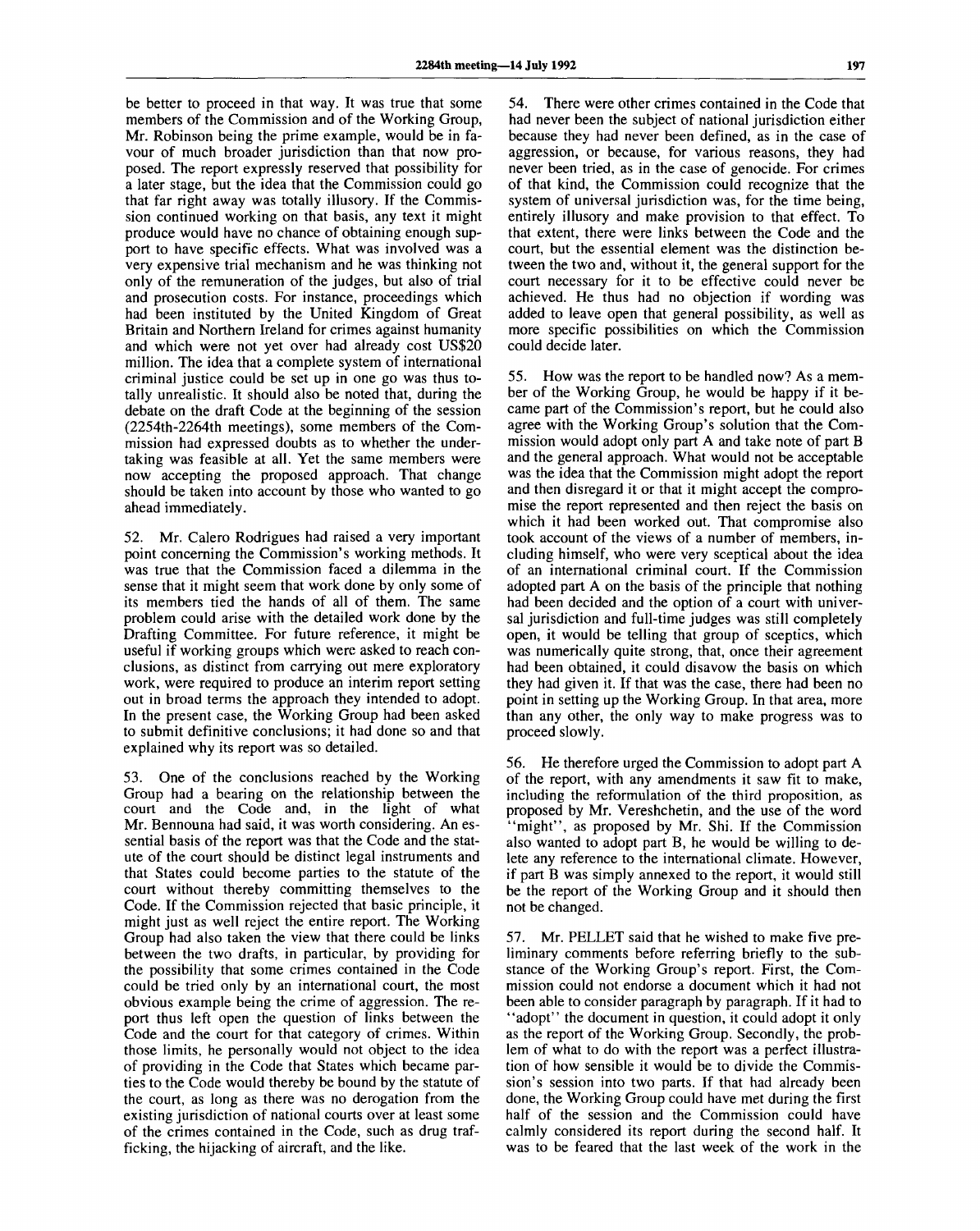Commission would offer other examples of the problems caused by the end-of-session rush. Thirdly, while the expression *cour penale Internationale* was certainly the most widely used, the Working Group might have suggested other names for the proposed court. No matter what form it took, the chosen mechanism would try only crimes under international law and it would therefore be logical and legitimate to refer to a *cour criminelle* rather than to a *cour penale,* a broader term that did not accurately reflect what was involved.

58. Fourthly, the document under consideration clearly showed that, in some cases, it could be helpful to set up a working group to discuss a difficult problem and try to reconcile opposing views expressed in plenary or in the Drafting Committee. At most, however, it was important to avoid having such a group repeat in small committee what had already been done, sometimes in a better way, by the Commission as a whole. That seemed to have been the case in the section of the report on the applicable law, which did not fully reflect the very full plenary discussion on that point, even though it consisted of only 13 paragraphs of a rich and promising document containing 156 paragraphs in all. Fifthly, he had been afraid that his very strong reservations about a criminal court replicating the Nurnberg Tribunal would be more of a hindrance than an intellectual stimulus for the Working Group and he had wanted to conserve his freedom of thought and expression so that he could criticize what he had thought the logical outcome of the Group's work would be, but he realized that his fears had by and large been groundless, in the sense that, although the report expressed a preference for a part-time court which he himself did not share, it did not rule out the possibility of other more flexible, less unwieldy and hence more realistic and effective mechanisms.

59. The majority of the members of the Working Group had expressed a preference for a part-time court set up in advance. That was a considerable improvement over the "heavy" mechanism he had been worried about based on earlier discussions. However, that solution did not eliminate all grounds for scepticism. The Working Group indicated more than once that a full-time court would be idle, but why would it be any different for a court such as the one being proposed, the main advantage of which was that it would be less costly? In its report, the Working Group stated, as if inadvertently, that it intended to address the "major concerns which underlie calls for an international criminal jurisdiction" but what about the concerns of the group of people who, rightly or wrongly, were not in favour of the establishment of such a court? The reluctance of the General Assembly and the Sixth Committee to give the Commission any guidance showed that that group was quite large. He fully agreed with the majority view of the Working Group that the establishment of a court, as proposed in the report, was possible, but he did not think that it would be very useful. What separated him from most of the Working Group was his belief that there was no rush to choose a particular solution and no reason to give priority to the one that had been proposed. Still, he was grateful to the Working Group for having, to some extent, taken his views into consideration, in particular in the paragraphs dealing with alternative possibilities and the last eight paragraphs of the section dealing with an international criminal trial mechanism other than a court, although those analyses could have been more thorough and detailed and, in some cases, presented in a more positive way.

60. With regard to the method of establishment of the court, he continued to believe that, while the conclusion of a treaty in due form was certainly a possibility, the most important point was that States and the international community as a whole should have a text at their disposal clearly stating how the court was to operate and offering options, if necessary. In such a case, it would be enough to draft a text to which States could simply accede if necessary and which could be adopted by a resolution of the United Nations General Assembly. The Working Group did not. moreover, seem to have been entirely consistent in that regard: after asserting that methods other than a treaty would not give the court the assurance of a sufficient degree of international support for it to work effectively, it later accepted that States which were not parties to such a treaty could still accept the jurisdiction of the court, and that was tantamount to saying that the entry into force of a treaty was not essential. What really counted was that a text should exist; whether or not it was a treaty was entirely irrelevant. In addition, the requirement of the ratification of a treaty would probably discourage States from bringing cases before the court, even where it would be very useful to do so. The case of the crime of apartheid was a prime example. He realized that the solution proposed by the Working Group did not rule out the possibility that those responsible for that crime could be brought before the court, but its great inflexibility might well make such action more difficult.

61. The report of the Working Group seemed extremely ambiguous with regard to the relationship between the court and the Code of Crimes against the Peace and Security of Mankind: in the fourth paragraph, it clearly indicated that a State should be able to become a party to the statute of the court without thereby becoming a party to the Code, but immediately added that ... the Code, once it has been finally adopted, would be one of the international instruments defining offences of an international character which would be subject to the competence of the court". The last paragraph of the section dealing with the definition of crimes was just as ambiguous. In his view, a State should be able to request the court to try a person suspected of an international crime listed in the Code without having to accept the definitions the Code contained. The link the Working Group seemed to be establishing between the statute of the court and the Code could only give rise to reservations on the part of those States which did not accept the Code and would thus refuse to accept it indirectly through the statute of the court. That link was not only debatable, but also unnecessary. Apartheid and genocide, for example, were international crimes, whether or not States had ratified the treaties defining those offences and whether or not they had ratified the Code. There were international rules that prohibited those crimes. Those were customary rules, but, in international law, custom was a source of obligations that was as worthy of consideration as treaties. He thus strongly disagreed with the Working Group on that issue if it was true that the paragraph he had just mentioned and the one preceding it